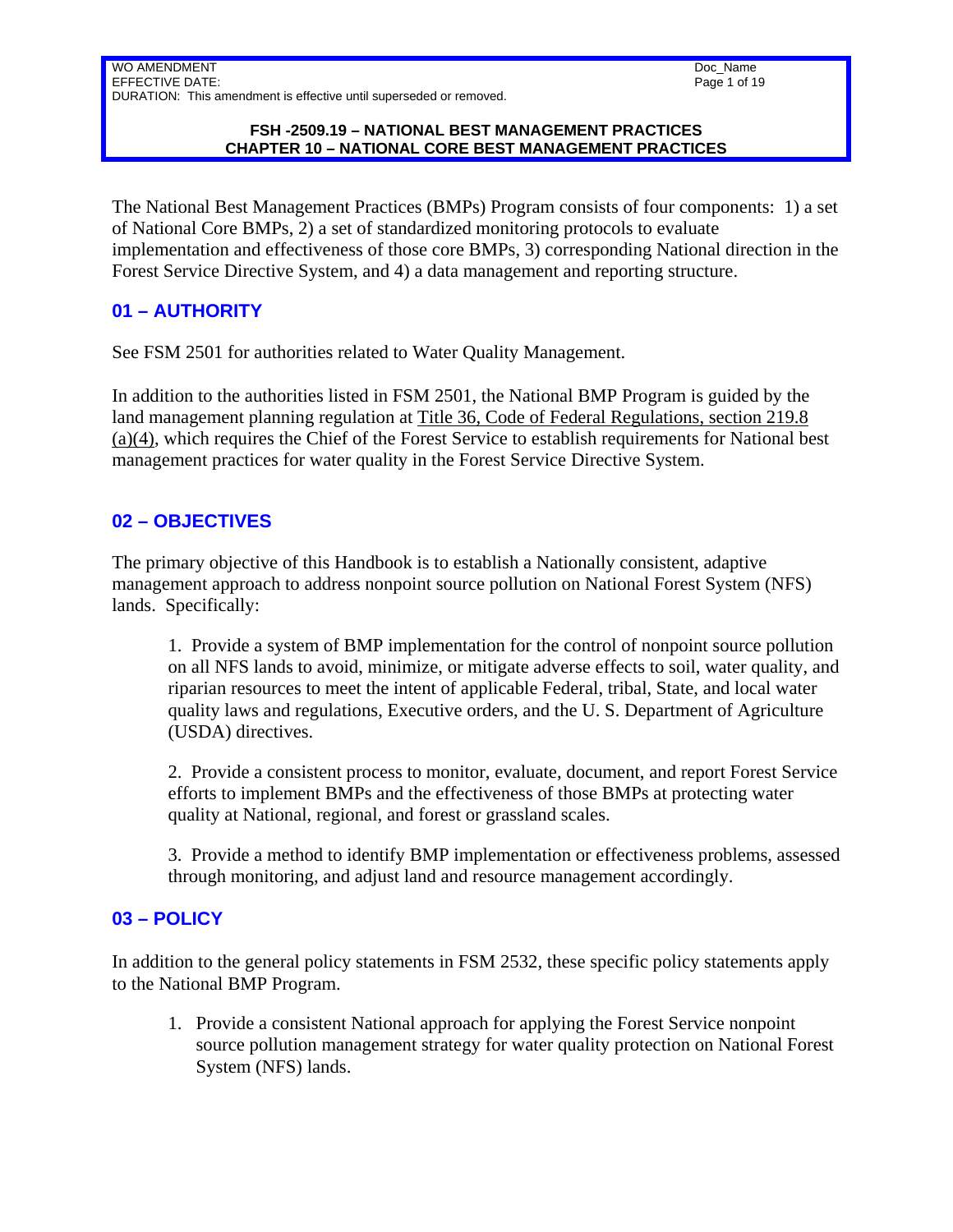#### **FSH - 2509.19 – NATIONAL BEST MANAGEMENT PRACTICES CHAPTER 10 – NATIONAL CORE BEST MANAGEMENT PRACTICES**

- 2. Incorporate adaptive management principles to manage water quality on NFS lands through application of BMPs, monitoring of their implementation and effectiveness, and using the monitoring results to improve land and resource management activities.
- 3. Promote and apply National core BMPs to land and resource management activities as the primary method to address non-point sources of water pollution, and to meet established local, State, tribal, or National water quality goals.

a. Use applicable regional, State, tribal, and local BMPs and land management plan requirements, direction and guidance, BMP monitoring information, and professional judgment to develop site-specific BMP prescriptions to meet the objectives of the National Core BMPs.

b. Properly install and maintain appropriate site-specific BMP prescriptions to avoid, minimize, or mitigate impacts of current management activities on soil, water, and riparian resources to maintain or improve chemical, physical and biological water quality.

4. Monitor BMP implementation and effectiveness using National Core BMP monitoring protocols and reporting systems.

a. Monitor BMP implementation using field evaluations to determine whether sitespecific BMP prescriptions have been implemented and maintained as planned.

b. Monitor BMP effectiveness using field evaluations of appropriate indicators to determine if the applied practices are meeting the desired objective(s).

c. Perform data quality checks and store BMP monitoring data in the National BMP data management system.

d. Analyze the monitoring data for trends in BMP implementation and effectiveness and report results at National, regional, and forest or grassland levels.

5. Use BMP monitoring results to inform adaptive management decisions and determine whether there is a need to change management activities, the BMPs, the monitoring program, or the land management plan.

a. Use the results of BMP monitoring and best available scientific information, in collaboration with Federal, State, tribal and local agencies and partners as appropriate, to improve administrative procedures and BMPs.

b. Initiate corrective actions where BMP implementation or effectiveness monitoring indicates that BMP objectives were not met. Conduct implementation and effectiveness monitoring on corrective actions and document adjustments.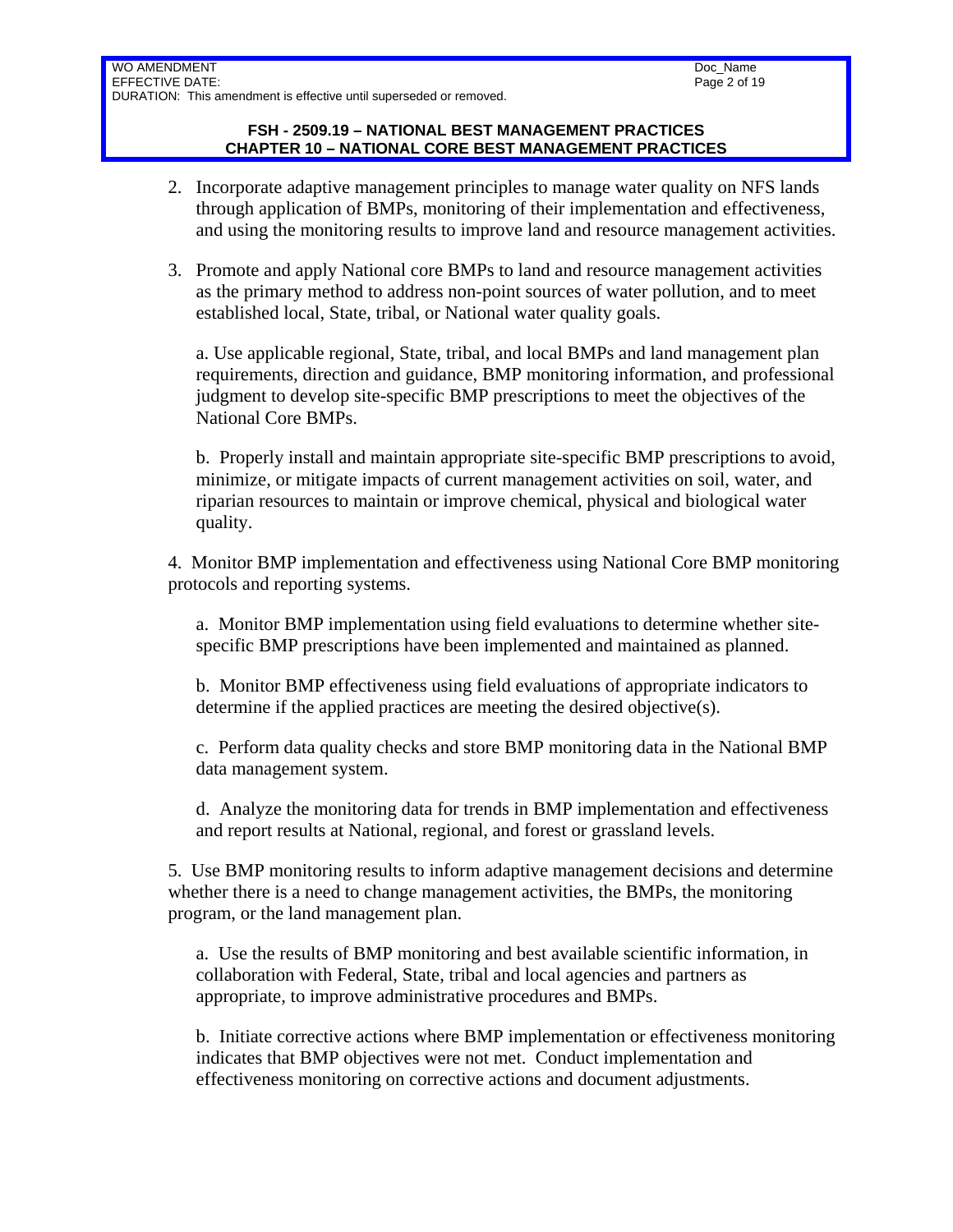#### Doc\_Name Page 3 of 19

#### **FSH - 2509.19 – NATIONAL BEST MANAGEMENT PRACTICES CHAPTER 10 – NATIONAL CORE BEST MANAGEMENT PRACTICES**

c. Coordinate with appropriate Federal, State, tribal, or Local agencies regarding any changes in water quality designated beneficial uses and/or standards as necessary.

6. Document and share findings of BMP monitoring with appropriate Federal, State, tribal, and local agencies and partners.

## **04 – RESPONSIBILITY**

Responsibilities that apply to this section are listed in FSM 2532.04.

## **05 – DEFINITIONS**

In addition to the definitions in FSM 2532.05, the following definitions apply to this section only:

Adaptive Management. A system of management practices based on clearly identified intended outcomes and monitoring to determine if management actions are meeting those outcomes; and, if not, to facilitate management changes that will best ensure that those outcomes are met or re-evaluated. Adaptive management stems from the recognition that knowledge about natural resource systems is sometimes uncertain (36 CFR 220.3).

Adaptive Monitoring. A monitoring system that uses the data collected to alter the sampling design and the protocols used evolve as new information emerges and specific management questions and concerns change (Lindenmayer and Likens 2007).

Aquatic Management Zone (AMZ). An administratively designated zone adjacent to stream channels and other waterbodies. The AMZ is delineated for applying special management controls aimed at maintaining and improving water quality or other waterand riparian-dependent values, including groundwater-dependent ecosystems. The width of the AMZ is determined based on site-specific factors and local requirements. AMZ delineation may encompass the floodplain and riparian areas when present. AMZ designation can have synergistic benefits to other resources, such as maintaining and improving aquatic and riparian-dependent resources, visual and aesthetic quality, wildlife habitat, and recreation opportunities. AMZs include designations such as Stream Management Zones, Riparian Reserves, and Riparian Conservation Areas. AMZs are inclusive of riparian areas as described in the planning rule (36 CFR 219.8 (a)(3)).

Beneficial Use (Designated Use). Those uses specified in State or tribal water quality standards for each water body or segment whether or not they are being attained (40 CFR 131.3). Types of uses include: public water supplies; protection and propagation of fish, shellfish, and wildlife; recreation; agriculture; industry; navigation; marinas; groundwater recharge; aquifer protection; and hydroelectric power (EPA 2007).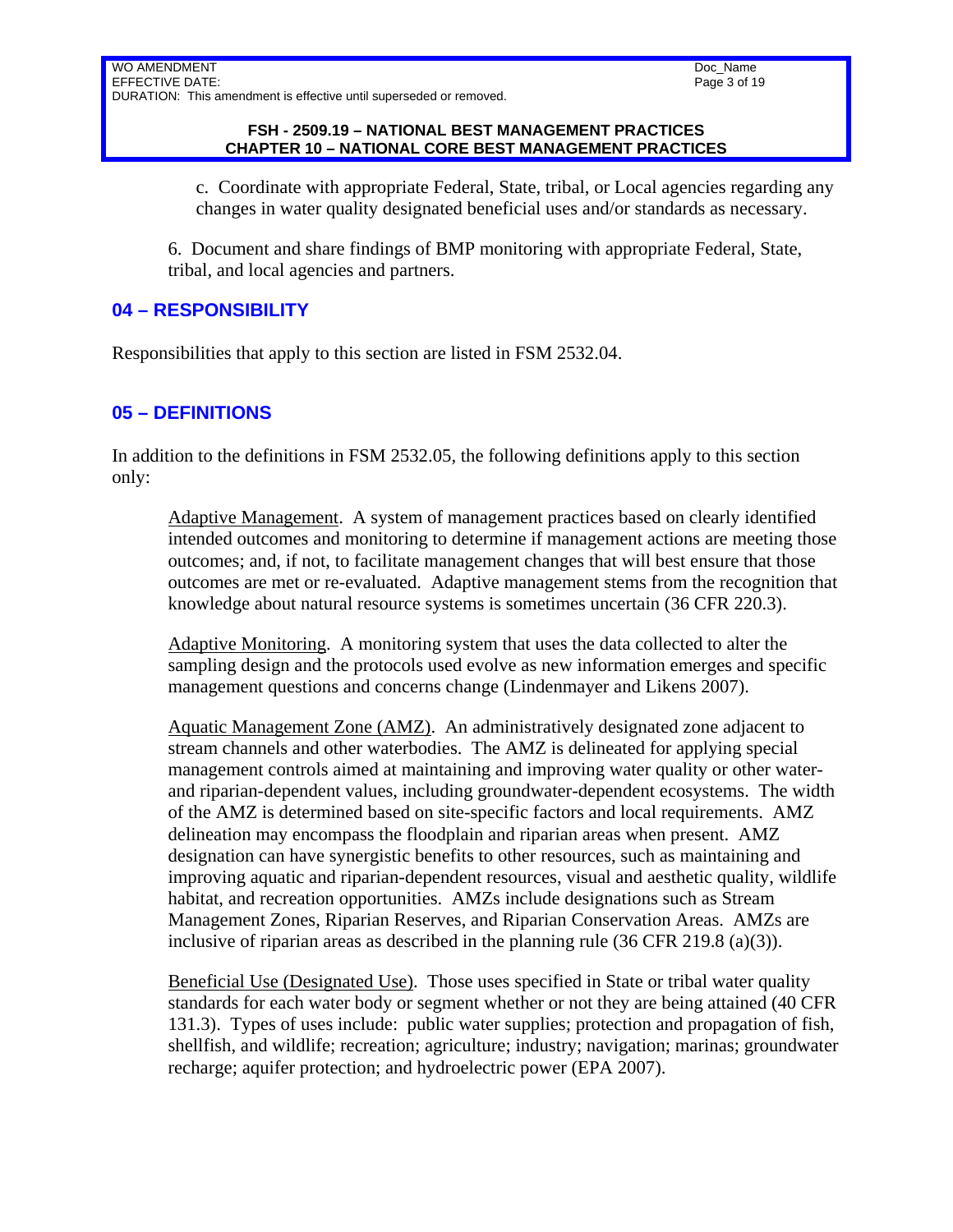#### **FSH - 2509.19 – NATIONAL BEST MANAGEMENT PRACTICES CHAPTER 10 – NATIONAL CORE BEST MANAGEMENT PRACTICES**

Effectiveness Monitoring. Monitoring to evaluate whether the specified BMPs had the anticipated effect in achieving the desired conditions, goals, and objectives for water quality (MacDonald et al., 1991).

Implementation Monitoring. Monitoring to evaluate whether BMPs were carried out as planned and specified in the environmental assessment, environmental impact statement, other planning document, permit, or contract (MacDonald et al., 1991); how well they were applied; and whether the appropriate BMPs were selected.

Regional BMP Supplement. Additional or more specific BMPs established by the regions, to be used in conjunction with the National Core BMPs.

Reporting period. The period of time, not to exceed three years, determined by the Washington Office Director of Watershed, Fish, Wildlife, Air, and Rare Plants as the base monitoring period in which a valid set of BMP monitoring data will be collected and reported at the National scale.

Site-specific BMP prescriptions. Site-specific techniques implemented to control nonpoint source pollution. Site-specific BMP prescriptions are determined during the project planning process and are described in decision documents that outline how the National Core BMPs will be applied based on local site conditions. State and local BMPs, regional Forest Service guidance, land management plan standards and guidelines, monitoring results, and professional judgment are used to develop sitespecific BMP prescriptions (FS-990a).

Water quality. The physical, chemical, radiological, and biological (including microbiological) characteristics of the water resource.

Water resource. All surface waterbodies and groundwater on National Forest System lands.

Waterbody. Features such as rivers, streams, reservoirs, lakes, ponds, aquifers, wet meadows, fens, bogs, marshes, and wetlands. A waterbody may be perennial, intermittent, or ephemeral.

### **06 – REFERENCES**

In addition to the references in FSM 2532.06, the following references apply to this section only:

MacDonald, L.H., A.W. Smart and R.C. Wissmar. 1991. *Monitoring Guidelines to Evaluate Effects of Forestry Activities on Streams in the Pacific Northwest and Alaska.* EPA 910/9-91-001. Seattle, WA: U.S. Environmental Protection Agency and University of Washington. 166 pp.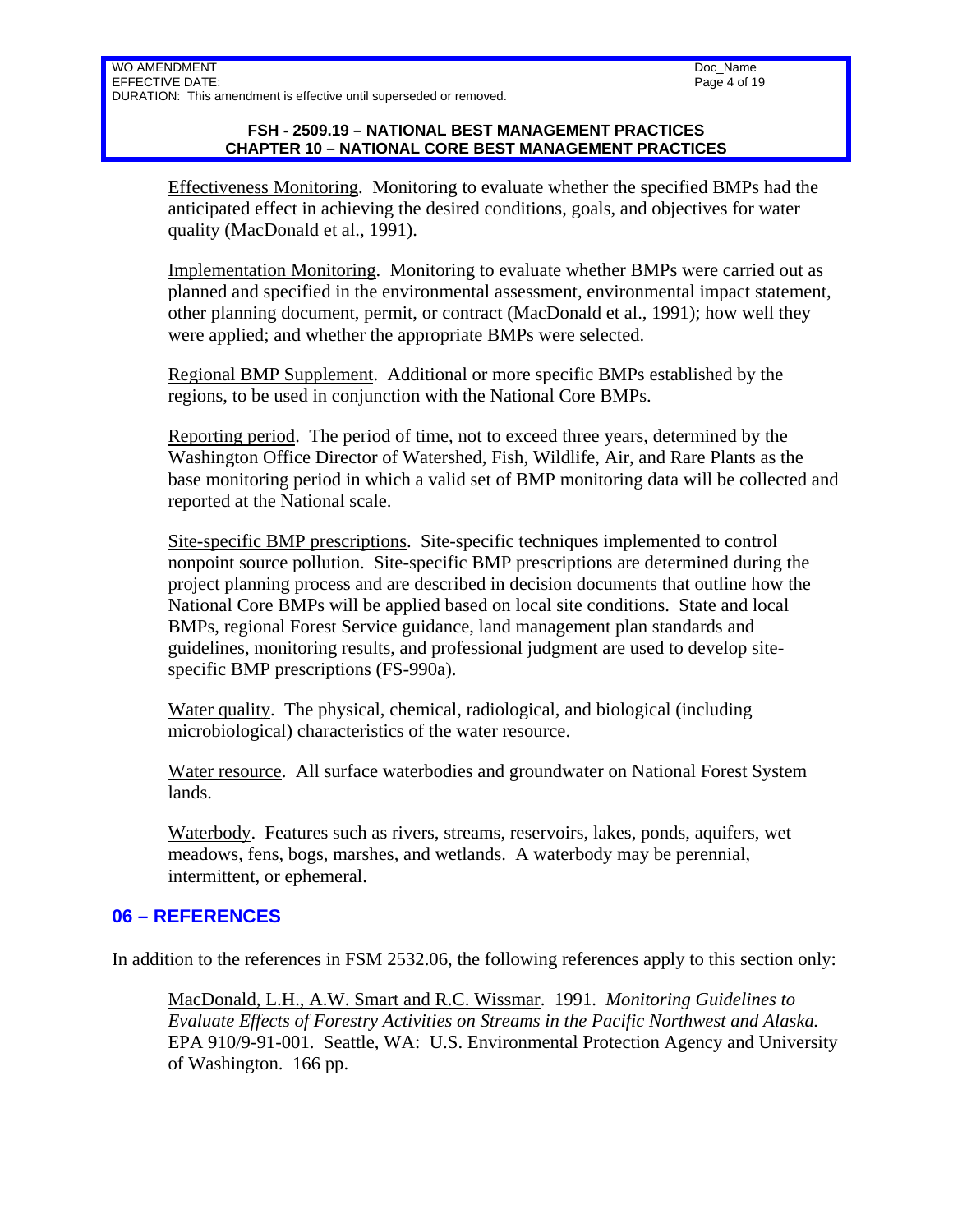Doc\_Name Page 5 of 19

#### **FSH - 2509.19 – NATIONAL BEST MANAGEMENT PRACTICES CHAPTER 10 – NATIONAL CORE BEST MANAGEMENT PRACTICES**

U.S. Environmental Protection Agency (EPA). 2007. *Water Quality Standards Handbook: Second Edition – web version.* EPA-823-B-94-005. Washington, DC: U.S. Environmental Protection Agency, Office of Water. (http://www.epa.gov/waterscience/standards/handbook/)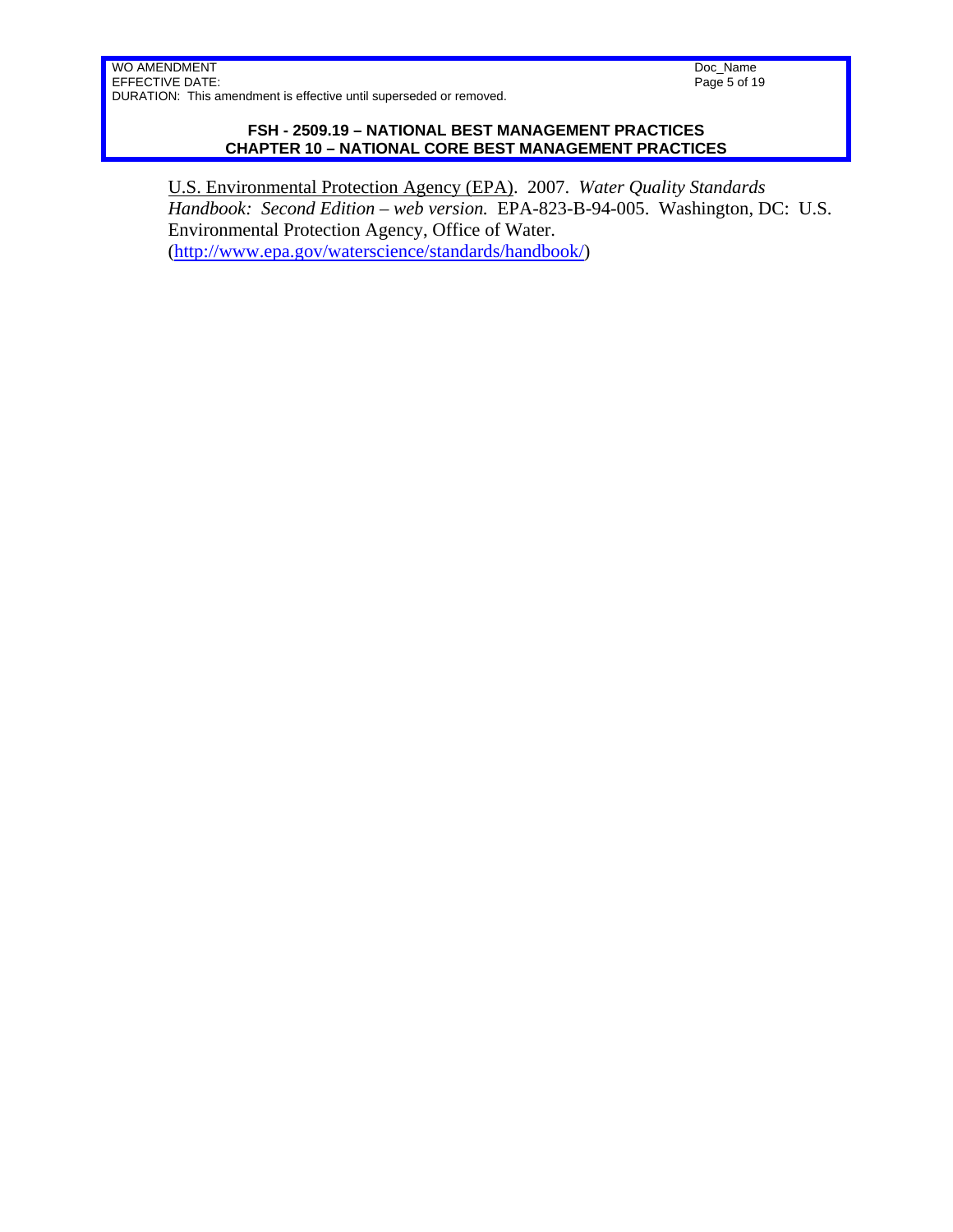#### **FSH - 2509.19 – NATIONAL BEST MANAGEMENT PRACTICES CHAPTER 10 – NATIONAL CORE BEST MANAGEMENT PRACTICES**

This chapter provides direction for a process of developing and maintaining the National Core Best Management Practices (BMPs). The National Core BMPs can be found at http://www. fs.fed.us/ biology/resources/pubs/watershed/FS\_National\_Core\_BMPs\_April2012.pdf

## **10.3 – POLICY**

- 1. Use of the National Core BMPs provides a structure for Agency consistency, accountability, and monitoring of BMP implementation and effectiveness.
- 2. The National Core BMPs provide general, non-prescriptive direction for protecting water quality in the execution of land and resource management activities that commonly occur on all NFS lands.
	- a. The National Core BMPs do not supersede or replace existing and currently used regional, State, tribal, or forest or grassland BMPs.
	- b. The National Core BMPs require the use of site-specific prescriptions based on existing State, tribal, and local BMPs, Forest Service regional guidance, land management plans, BMP monitoring results and professional judgment to achieve water quality protection.

## **11 – RESOURCE CATEGORIES FOR NATIONAL CORE BMPS**

Use an interdisciplinary process to develop National Core BMPs for appropriate resource categories and to provide a structure to facilitate BMP monitoring. See the National Core BMP Technical Guide Volume 1 (http://www.fs.fed.us/biology/resources/pubs/watershed/FS\_National \_Core\_BMPs\_April2012.pdf) for the complete list of resource categories. Existing categories at the time of this Handbook development are described below.

### **11.1 – General Planning Activities**

Provide direction for incorporating water quality protection and management in planning at the land management plan scale and the project scale.

### **11.2 – Aquatic Ecosystems Management Activities**

Provide direction for restoration of aquatic ecosystems and for protecting water quality while working in or near water bodies.

## **11.3 – Chemical Use Management Activities**

Provide direction for proper storage, transportation, handling, and use of chemical products to prevent adverse impacts to water quality.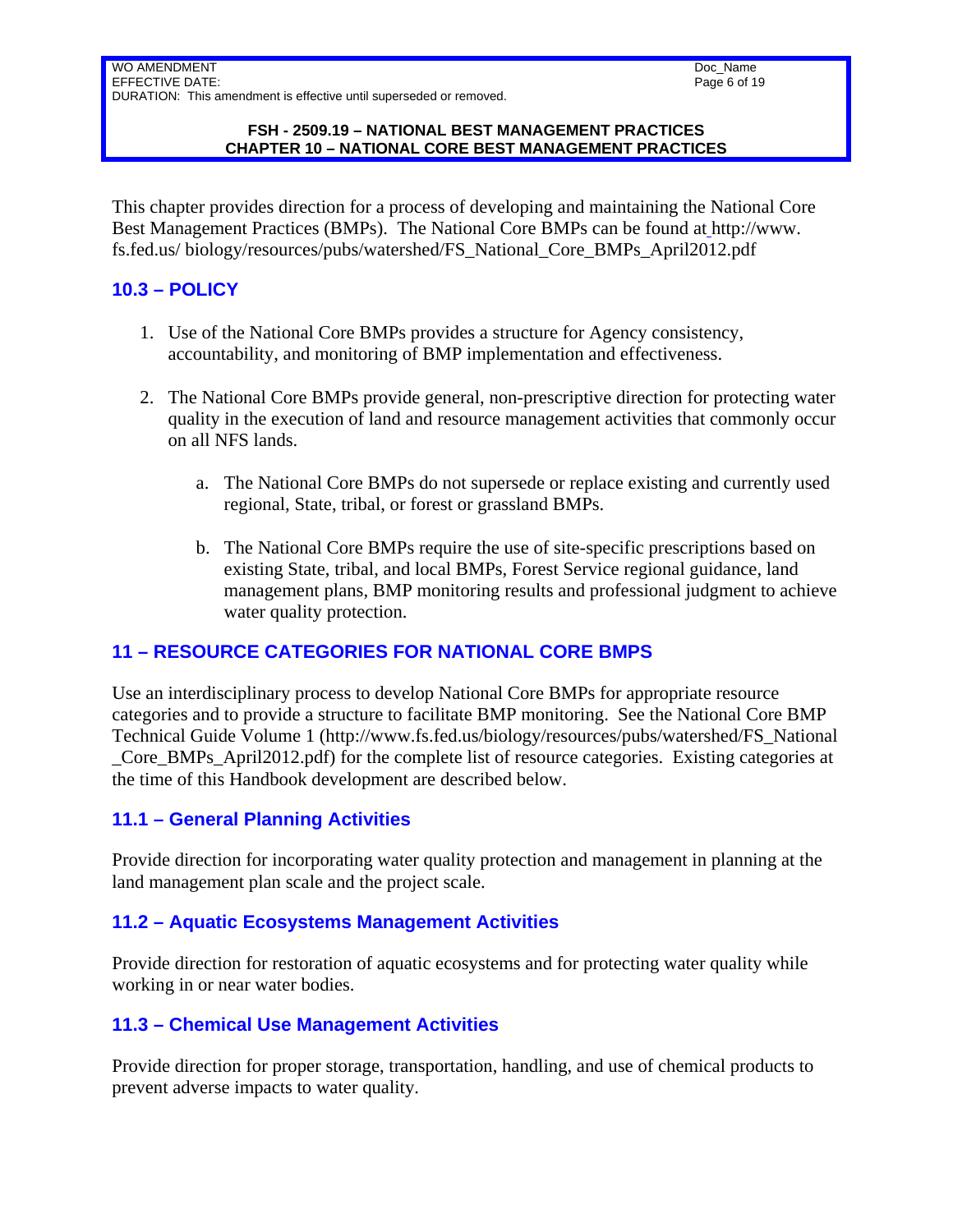#### **FSH - 2509.19 – NATIONAL BEST MANAGEMENT PRACTICES CHAPTER 10 – NATIONAL CORE BEST MANAGEMENT PRACTICES**

### **11.4 – Facilities and Non-recreation Special Uses Management Activities**

Provide direction for protecting water quality during construction, operation, and restoration of facilities and facility sites, and other non-recreation special uses. Facilities may include buildings or other structures, impervious surfaces, access routes to private in-holdings, and water systems and/or waste systems for administrative uses or third-party purposes, such as concession sites, communication sites, and pipelines.

### **11.5 –Wildland Fire Management Activities**

Provide direction to avoid or minimize adverse effects to water quality during wildland fire activities while not compromising firefighter and public safety.

#### **11.6 – Minerals Management Activities**

Provide direction for protecting water quality during the exploration and production of mineral and energy resources and reclamation of mined lands consistent with applicable mineral laws and regulations.

## **11.7 – Rangeland Management Activities**

Provide direction to incorporate water quality protection into rangeland and grazing management planning and permit administration.

### **11.8 – Recreation Management Activities**

Provide direction for protecting water quality while constructing and operating developed recreation sites and managing dispersed recreation uses.

### **11.9 – Road Management Activities**

Provide direction to construct, operate, and maintain the road system on National Forest System (NFS) lands to avoid, minimize, or mitigate effects to water quality.

### **11.10 –Mechanical Vegetation Management Activities**

Provide direction for protecting water quality as part of implementing mechanical vegetation treatments. This category does not include vegetation management activities using prescribed fire or chemical treatments (See sec. 11.3 for chemical treatments and sec. 11.5 of this Handbook for prescribed fire).

### **11.11 – Water Uses Management Activities**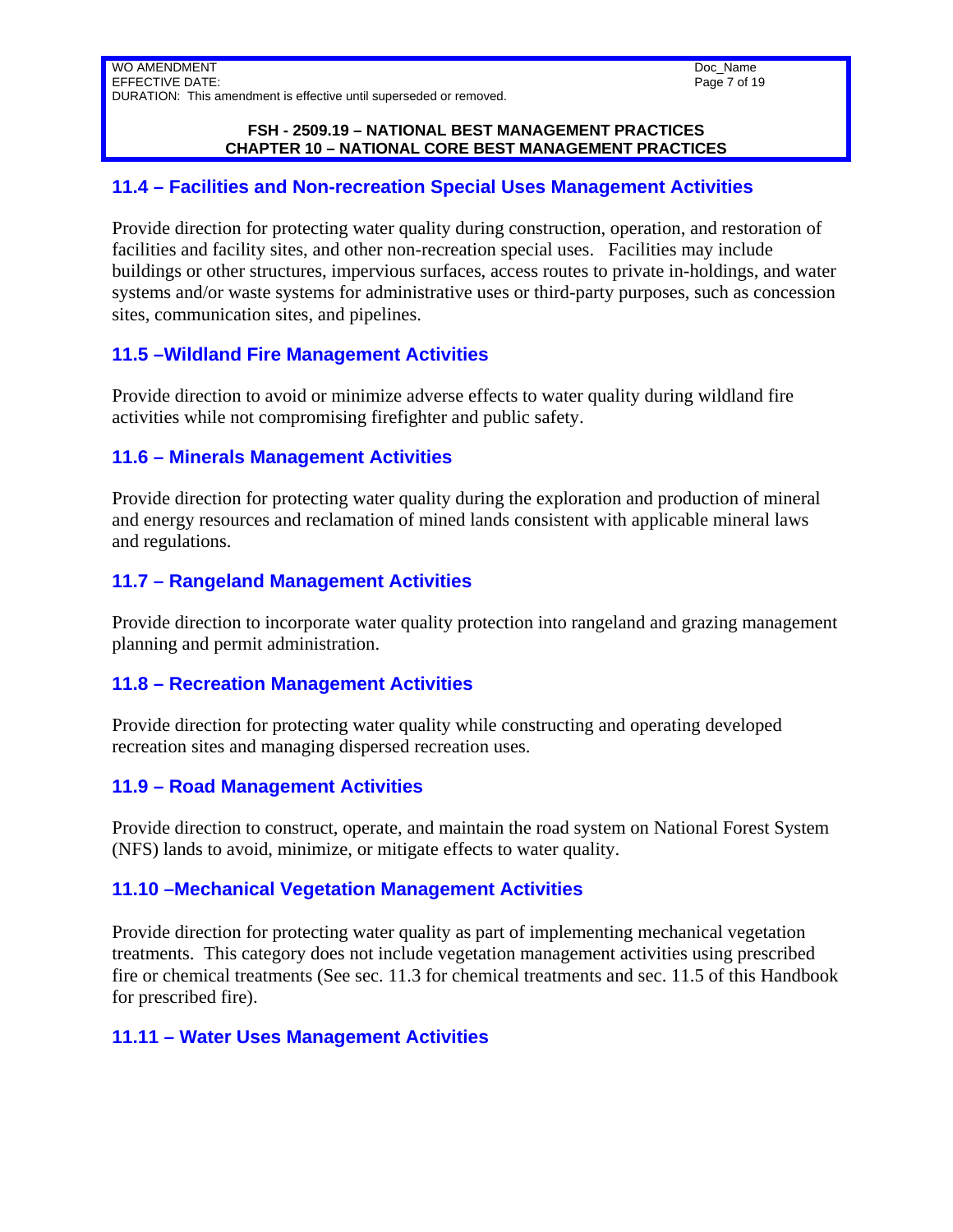#### **FSH - 2509.19 – NATIONAL BEST MANAGEMENT PRACTICES CHAPTER 10 – NATIONAL CORE BEST MANAGEMENT PRACTICES**

Provide direction for protecting water quality during the construction and operation of water use developments and infrastructure consistent with applicable Federal and State laws and regulations for water use and allocation.

## **12 – FOCUS NATIONAL CORE BMPS ON WATER QUALITY**

The primary intent of the National Core BMPs is to address the Clean Water Act (CWA) objective of maintaining and restoring the chemical, physical, and biological integrity of the Nation's waters. To that end, the National Core BMPs focus on controlling nonpoint sources of water pollution on NFS lands. Direction in the National Core BMPs to address soil, aquatic, and riparian resources should be included to the extent that those resources contribute to the maintenance and restoration of chemical, physical, and biological water quality.

### **13 – GENERAL NATURE OF THE NATIONAL CORE BMPS**

The National Core BMPs apply to a wide range of activities on NFS lands across the nation. The National Core BMPs are general and non-prescriptive in nature so that they can be applied to all Forest Service regions and National forest and grassland units. When planning projects, consult applicable State, tribal, and local laws, regulations, and BMP programs, Forest Service regional guidance, and land management plans for criteria to develop site-specific BMP prescriptions consistent with the National Core BMPs to address local soils, topography, climate, vegetation types, site conditions, or State-specific requirements. Regions may supplement the National Core BMPs with additional practices to meet regional needs.

### **14 – SOURCE DOCUMENTS FOR NATIONAL CORE BMPS**

Compile practices from Forest Service manuals, handbooks, contract and permit provisions, and policy statements, and from Federal, tribal, State, and local agencies, trade associations, or other organizations' guidance on water quality protection.

## **15 – MAINTENANCE OF THE NATIONAL CORE BMPS**

The Forest Service strategy for nonpoint source pollution management is to adjust land and resource management practices as needed to improve water quality protection based on information gained from monitoring BMP implementation and effectiveness. The National Core BMPs may also need to be modified to reflect new information, changed circumstances, new technology, or new laws and regulations. At least every 5 years, review the National Core BMPs and any regional supplements using BMP monitoring results, best available science, and professional judgment to ensure that the National Core BMPs and site-specific BMP prescriptions are kept current and effective in protecting water quality on NFS lands.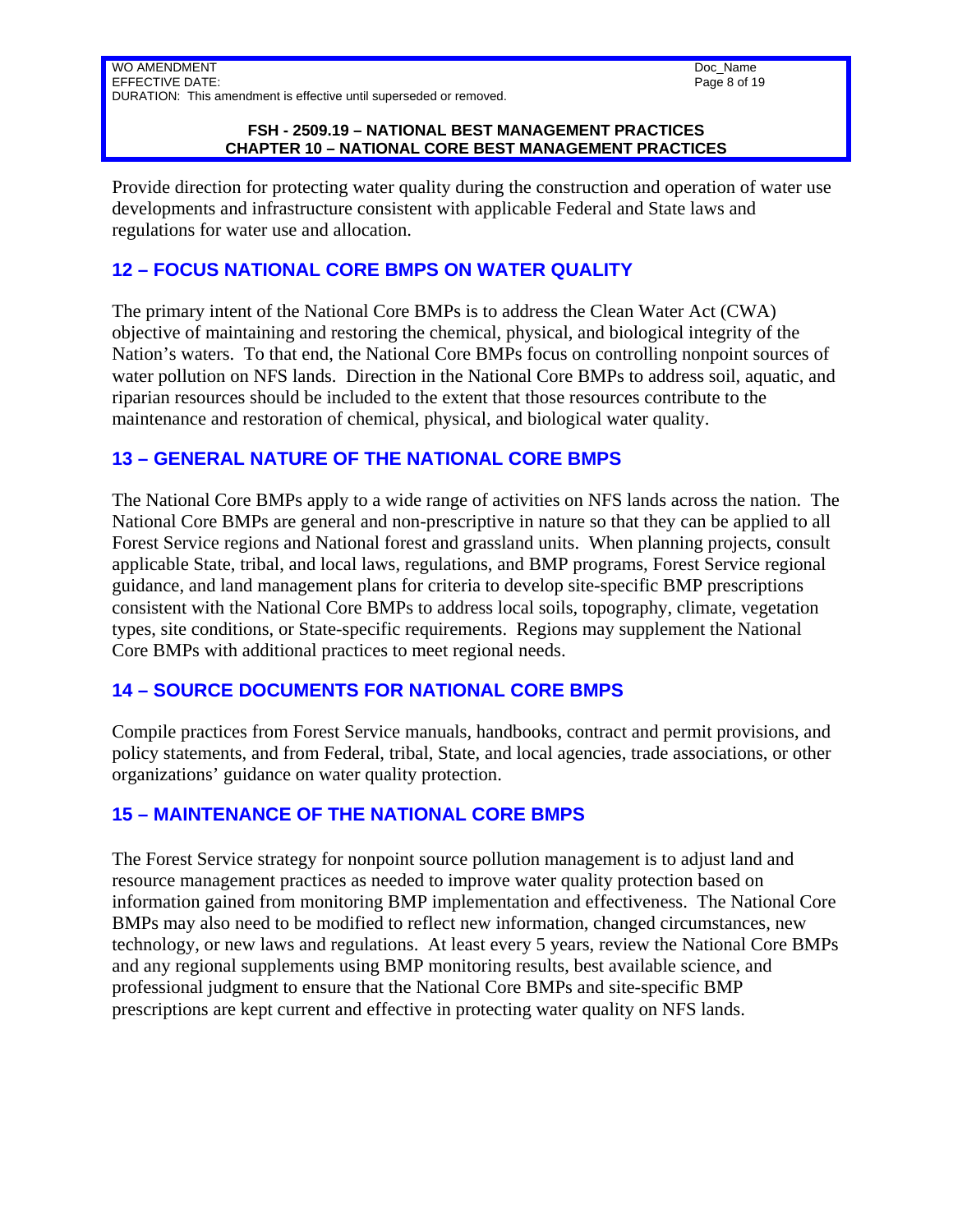#### **FSH - 2509.19 – NATIONAL BEST MANAGEMENT PRACTICES CHAPTER 20 – NATIONAL BEST MANAGEMENT PRACTICES IMPLEMENTATION**

This chapter provides direction for establishing a process for the selection and implementation of Best Management Practices (BMPs) to be used to control nonpoint sources of pollution on National Forest System (NFS) lands.

## **20.3 – POLICY**

- 1. Plan components shall address applicable planning-level National Core BMPs when land management plans are developed or revised.
- 2. Plans for all new projects and activities shall incorporate the National Core BMPs. Projects or activities in which the site-specific planning process (for example, initial public scoping) was initiated prior to the date of this Handbook adoption may reference the National Core BMPs.

## **21 – LAND MANAGEMENT PLANNING**

Establish plan components that address the identification, selection and implementation of BMPs for water quality, including desired conditions in the land management plan, consistent with Forest Service planning regulations (36 CFR 219) and the National BMP Program. Plan components related to water quality should be tailored to each individual plan area and meet or exceed applicable requirements which may include Federal, State, tribal, and local water quality laws and regulations.

### **22 – PROJECT PLANNING**

Identify appropriate or required National Core BMPs related to the control of nonpoint source pollution during the project planning and environmental analysis stage. Select National Core BMPs that address activities, local conditions, values, and designated uses of water specific to the project. Develop site-specific BMP prescriptions based on the proposed activity and potential effects, water quality objectives, soils, topography, geology, vegetation, climate, and other site-specific factors. Refer to applicable Federal, State, tribal, and local laws and regulations, BMP programs, Forest Service regional guidance, the land management plan, other relevant information, and BMP monitoring results for criteria to assist in developing site-specific BMP prescriptions. Document the selected project BMPs and site-specific BMP prescriptions in the project file and decision document.

### **23 – PROJECT IMPLEMENTATION**

Include the selected project BMPs and site-specific BMP prescriptions in any relevant documents, which may include implementation plans, contract provisions, special use authorizations, project plan specifications, or other project documents. Administer the project consistent with current Agency direction and procedures to ensure the site-specific BMP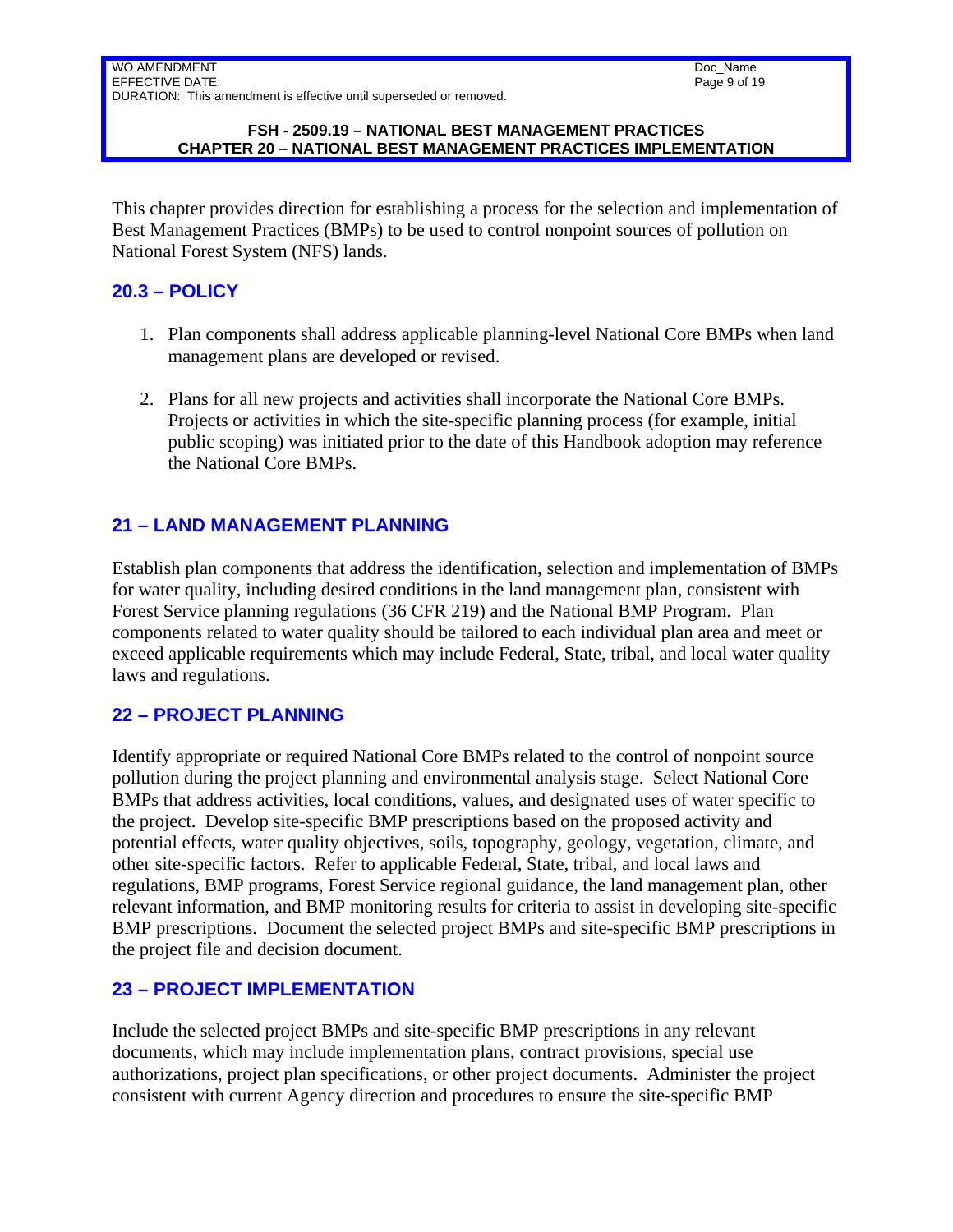Doc\_Name Page 10 of 19

#### **FSH - 2509.19 – NATIONAL BEST MANAGEMENT PRACTICES CHAPTER 10 – NATIONAL CORE BEST MANAGEMENT PRACTICES**

prescriptions are implemented as planned. Adjust site-specific BMP prescriptions as needed during project implementation to better fit actual site conditions. Routinely inspect the project or activity area during and following implementation to identify BMP deficiencies or maintenance needs. Correct any identified problems using established procedures, as soon as practical. Incorporate identified maintenance needs in operation and maintenance plans. Document BMP implementation in project records, daily logs, permit files, and other documents.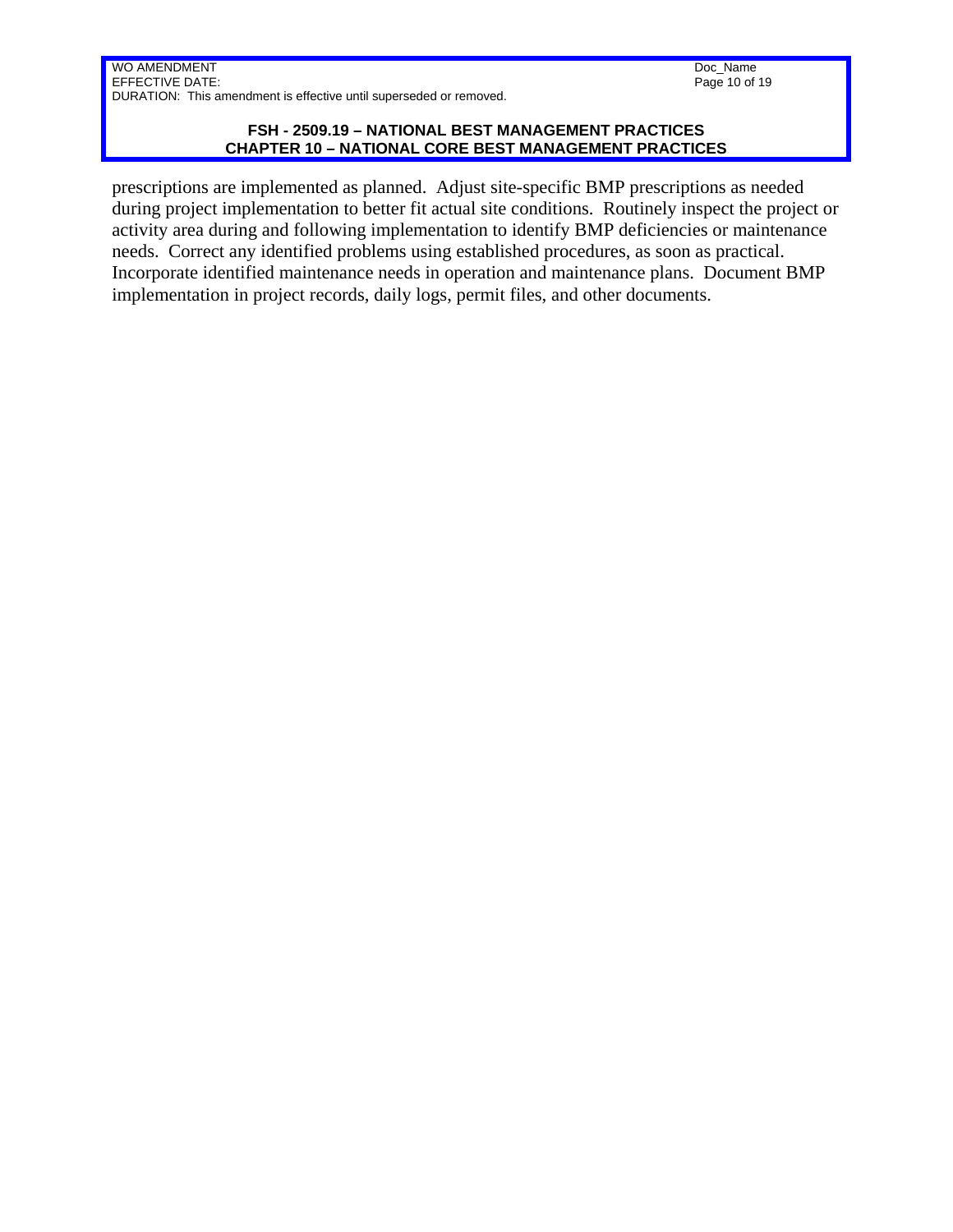#### **FSH - 2509.19 – NATIONAL BEST MANAGEMENT PRACTICES CHAPTER 30 – NATIONAL BEST MANAGEMENT PRACTICES MONITORING**

This chapter provides direction for the process of developing and maintaining the National Core Best Management Practices (BMP) monitoring protocols. The protocols are for evaluating the implementation and effectiveness of the National Core BMPs in protecting water quality.

## **30.3 – POLICY**

- 1. National Core BMP monitoring protocols provide for credible and objective interdisciplinary evaluation of BMP implementation and effectiveness at multiple scales.
- 2. National Core BMP monitoring protocols provide information for adaptive management of BMPs and project planning and implementation.
- 3. National Core BMP monitoring protocols utilize adaptive monitoring principles to provide for continuous improvement of the monitoring protocols and sampling design.

# **31 – NATIONAL BMP MONITORING STRUCTURE**

Use an interdisciplinary process to develop a National monitoring procedure to assess the implementation and effectiveness of the National Core BMPs. Develop a consistent structure across administrative units and regions to efficiently demonstrate performance at multiple scales.

## **31.1 – Purpose**

BMP monitoring is needed to:

1. Evaluate practices and adjust practices or land and resource management activities;

2. Document and report progress in meeting applicable established local, State, tribal, and National water quality goals;

3. Enhance internal and external understanding of BMPs;

4. Support the use of adaptive management in land management planning, project implementation and permit administration; and

5. Support National Environmental Policy Act (NEPA) analysis and decision-making.

## **31.2 – Monitoring Objectives**

The National BMP monitoring objectives are to assess:

1. Whether appropriate BMPs are being used and applied as planned in land and resource management activities (implementation); and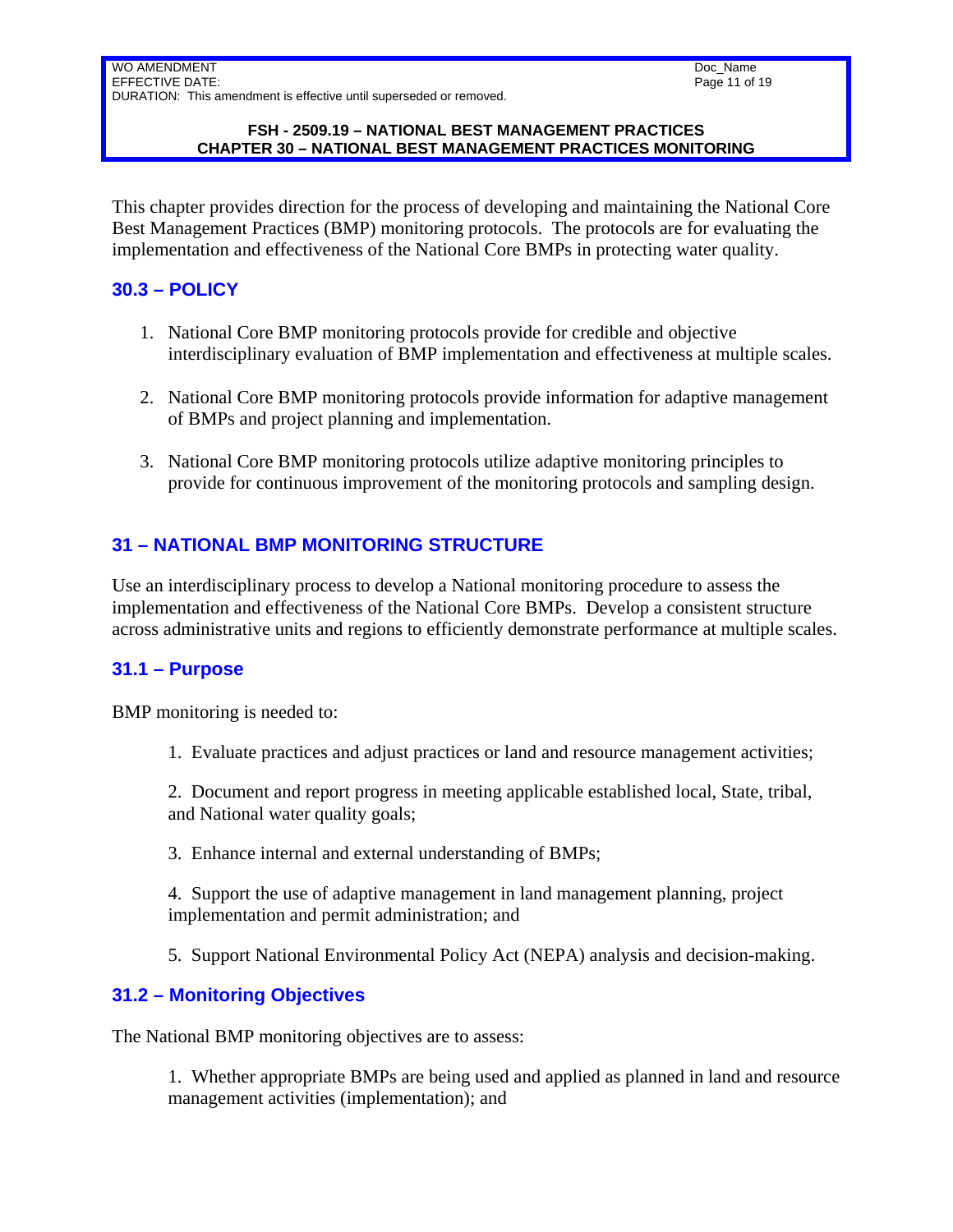#### **FSH - 2509.19 – NATIONAL BEST MANAGEMENT PRACTICES CHAPTER 30 – NATIONAL BEST MANAGEMENT PRACTICES MONITORING**

2. Whether the BMPs, as implemented, protect water quality (effectiveness).

Standardized National monitoring protocols address these two monitoring objectives for the National Core BMPs for use on all National Forest System (NFS) lands. Each monitoring protocol includes criteria to rate whether or not the BMP was adequately implemented and effective.

## **31.3 – National Sampling Design**

Establish a National sampling design that will provide for evaluation of implementation and effectiveness of the National Core BMPs in each resource category within each Forest Service Region for the established reporting period.

Collect sufficient data to provide a valid data set for each applicable monitoring protocol for the established reporting period. Participation by each administrative unit in National BMP monitoring is necessary to determine whether monitoring objectives are met.

Monitoring protocols should be designed to evaluate projects representative of the activities and ecotypes on each National forest or grassland, with an emphasis on activities where water quality protection and pollution control is of the greatest relevance and concern.

# **32– NATIONAL CORE BMP MONITORING PROTOCOLS**

Standardized National monitoring protocols evaluate whether the National Core BMPs and sitespecific BMP prescriptions are implemented as planned, and whether they are effective in protecting water quality and preventing erosion and transport of sediment and other pollutants to water bodies.

## **32.1 – Protocol Goals**

The goals of the National Core BMP monitoring protocols are to:

1. Assess the outcomes of each BMP in general, rather than evaluating the details of the individual site-specific prescriptions used.

2. Maximize efficiency in monitoring and data collection by limiting the questions asked in each protocol to those most essential and relevant to BMP implementation and effectiveness.

3. Provide for capture of information from site-specific BMP prescriptions important to evaluating BMP implementation and effectiveness at the administrative unit or larger scale.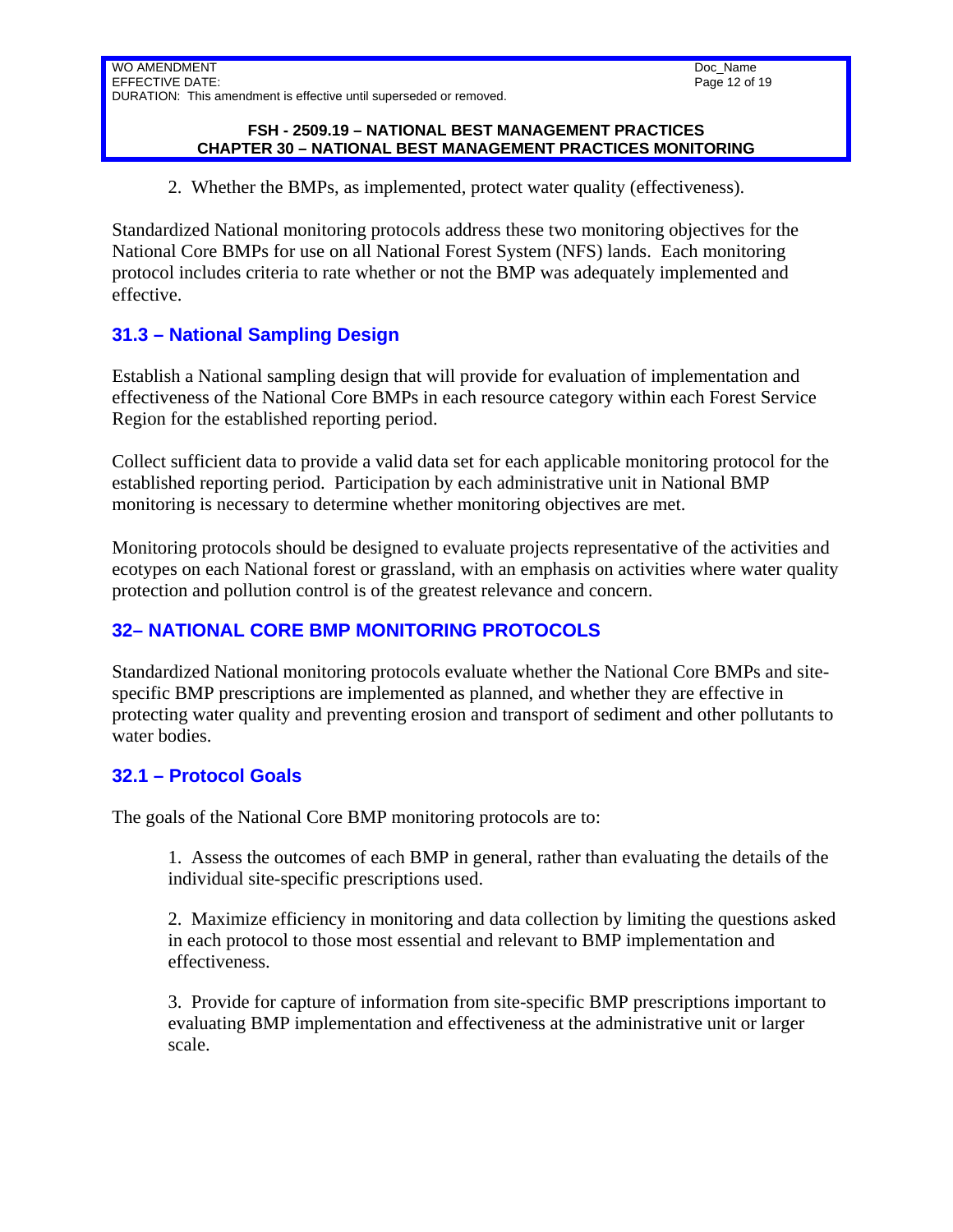#### **FSH - 2509.19 – NATIONAL BEST MANAGEMENT PRACTICES CHAPTER 30 – NATIONAL BEST MANAGEMENT PRACTICES MONITORING**

### **32.2 – Protocol Quality Assurance and Quality Control**

Design the monitoring protocols to collect monitoring data and information that are comparable, repeatable, and accurate by using the following quality assurance and quality control (QA/QC) measures:

1. Select sample sites that are representative of the BMPs used in the various ecotypes that exist across all NFS lands.

2. Use a systematic approach for each site evaluation.

3. Establish a consistent set of protocols to maximize comparability of the data.

4. Provide written instructions for each protocol in sufficient detail so that people with a basic understanding of BMPs and the resource activity can successfully complete the evaluation in a consistent manner.

5. Use metrics that are largely or fully quantifiable to reduce subjectivity and increase the likelihood of identical or similar answers to each protocol question regardless of who collects the data.

6. Conduct QA/QC evaluations on a subset of all sample sites to evaluate the monitoring data.

7. Provide adequate training to all personnel involved in BMP monitoring activities.

## **32.3 – Sample Selection for Each Protocol**

### **32.31 – Population Development and Site Selection**

Describe criteria for establishing a population of potential sample sites on the administrative unit appropriate to the management activity and BMPs to be monitored in each protocol. Narrow the population to a final sample pool, where necessary, to further refine the population of interest. Select sample sites from the final sample pool to be monitored.

### **32.31a – Randomly Selected Sites**

In order to achieve objective, representative data from sample sites and reduce bias, randomly select sample sites from the final sample pool are used for the National program analyses and target attainment.

### **32.31b – Non-randomly Selected Sites**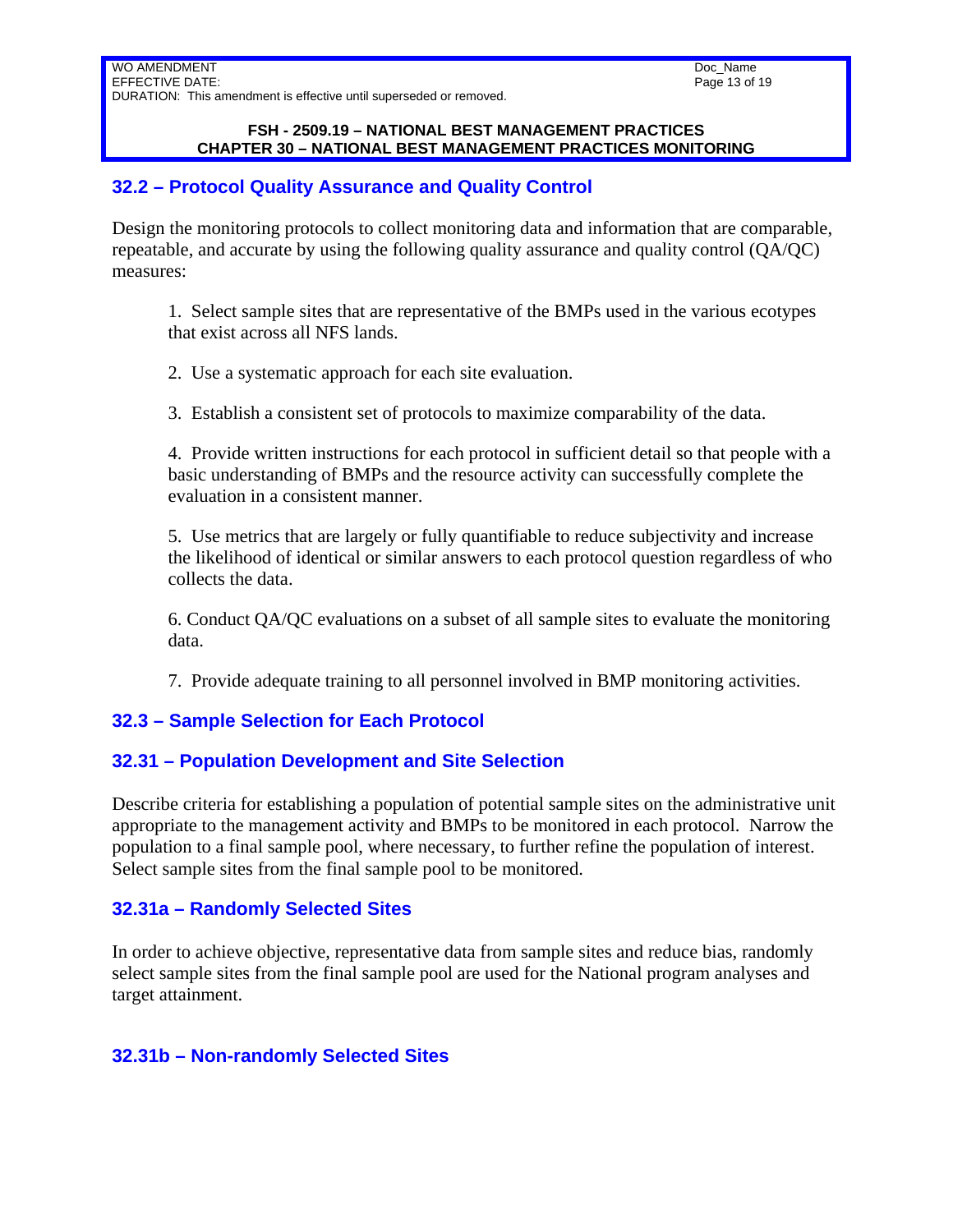#### **FSH - 2509.19 – NATIONAL BEST MANAGEMENT PRACTICES CHAPTER 30 – NATIONAL BEST MANAGEMENT PRACTICES MONITORING**

An administrative unit may choose to use the National Core BMP monitoring protocols to evaluate BMP implementation and effectiveness on specific projects, or in selected locations of special interest or concern. National Core BMP monitoring protocols could also be used as part of routine activity, program, project management, or land management plan monitoring and reviews.

## **32.4 – Monitoring Team**

Recommend the composition of an interdisciplinary review team (IDT) appropriate to monitor each BMP within the corresponding protocol. The IDT should consist of the National forest or grassland staff needed to complete the monitoring, including those Resource Specialists who participated in the planning or administration of the land and resource management activities and appropriate watershed specialists. Include Line Officers, affected third parties, permit holders, representatives of Federal or State regulatory agencies, and other interested stakeholders as needed or appropriate.

## **32.5 – Implementation Monitoring**

Describe a two-step process for implementation monitoring in each protocol. First, require a review of project documents to determine what site-specific BMPs prescriptions were intended for the project. Then include a field review process to assess whether the appropriate BMP prescriptions were selected and how well they were applied. The implementation portion of each monitoring protocol should address the implementation questions listed in section 32.51 below.

### **32.51 – Implementation Monitoring Questions**

Include implementation questions responsive to the overall objective of determining whether appropriate BMPs are being used and applied as planned in land and resource management activities. Structure the implementation questions to obtain information to address the following issues:

- 1. Was water quality considered in project planning?
- 2. Were appropriate BMPs selected for the project?

3. Were the BMPs identified in the planning and decision documents included in the project contract, plan, or other document?

4. Were all site-specific BMP prescriptions implemented in the field as planned?

5. What corrective and adaptive management actions were taken or are needed to improve BMP implementation?

## **32.52 – Timing of Implementation Monitoring**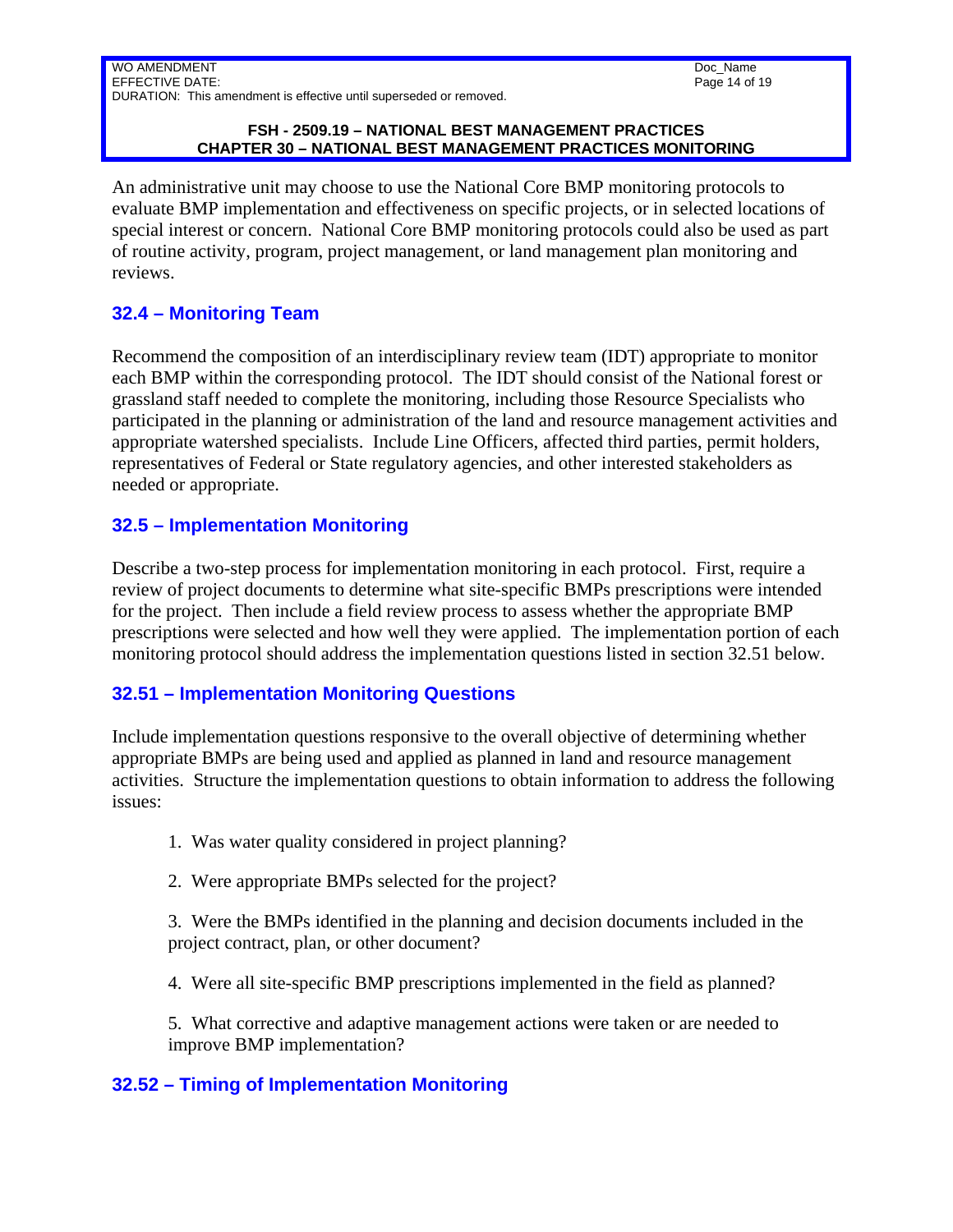#### Doc\_Name Page 15 of 19

#### **FSH - 2509.19 – NATIONAL BEST MANAGEMENT PRACTICES CHAPTER 30 – NATIONAL BEST MANAGEMENT PRACTICES MONITORING**

Specify when the implementation monitoring portion of the evaluation should be performed relative to the completion of the activity being monitored. In all cases, implementation monitoring is to be completed before the effectiveness monitoring is conducted.

## **32.53 – Implementation Monitoring Document Review**

Specify that project documents are to be examined for site-specific BMP prescriptions. Relevant documents could include the administrative unit's land management plan, project NEPA documents, project plans, special use authorizations, contracts, and other planning, contract, or environmental documents. This document review should be completed prior to the field review.

## **32.54 – Field Review of Implementation Monitoring**

Define the area at the project location to be evaluated for implementation of BMPs. Within each sample site, focus BMP monitoring on those areas expected to contribute or control sediment or other pollutants, or that can act as a conduit for pollutant delivery to water bodies, influence shading of waterbodies or alter hydraulics of water (for example, stream crossings). Provide criteria for rating how well site-specific BMP prescriptions are applied.

## **32.6 – Effectiveness Monitoring**

Describe a field review process to assess evidence of sediment or other pollutants leaving the project area and entering the aquatic management zone (AMZ) or nearby waterbodies in each protocol. The effectiveness portion of each monitoring protocol should address the effectiveness questions listed in section 32.61 below.

## **32.61 – Effectiveness Monitoring Questions**

Include effectiveness questions responsive to the overall objective of whether the BMPs, as implemented, protect water quality. Structure the effectiveness questions to obtain information to address the following issues:

1. Did the BMP prevent or control sediment and other pollutants from reaching the waterbody?

2. Where the BMP was not effective, what were the causes or conditions contributing to or associated with the effects?

3. What corrective and adaptive management actions were taken or are needed to improve BMP effectiveness?

## **32.62 – Timing of Effectiveness Monitoring**

Specify when the effectiveness monitoring portion of the evaluation should be performed relative to the completion of the activity being monitored. Effectiveness should be evaluated in a time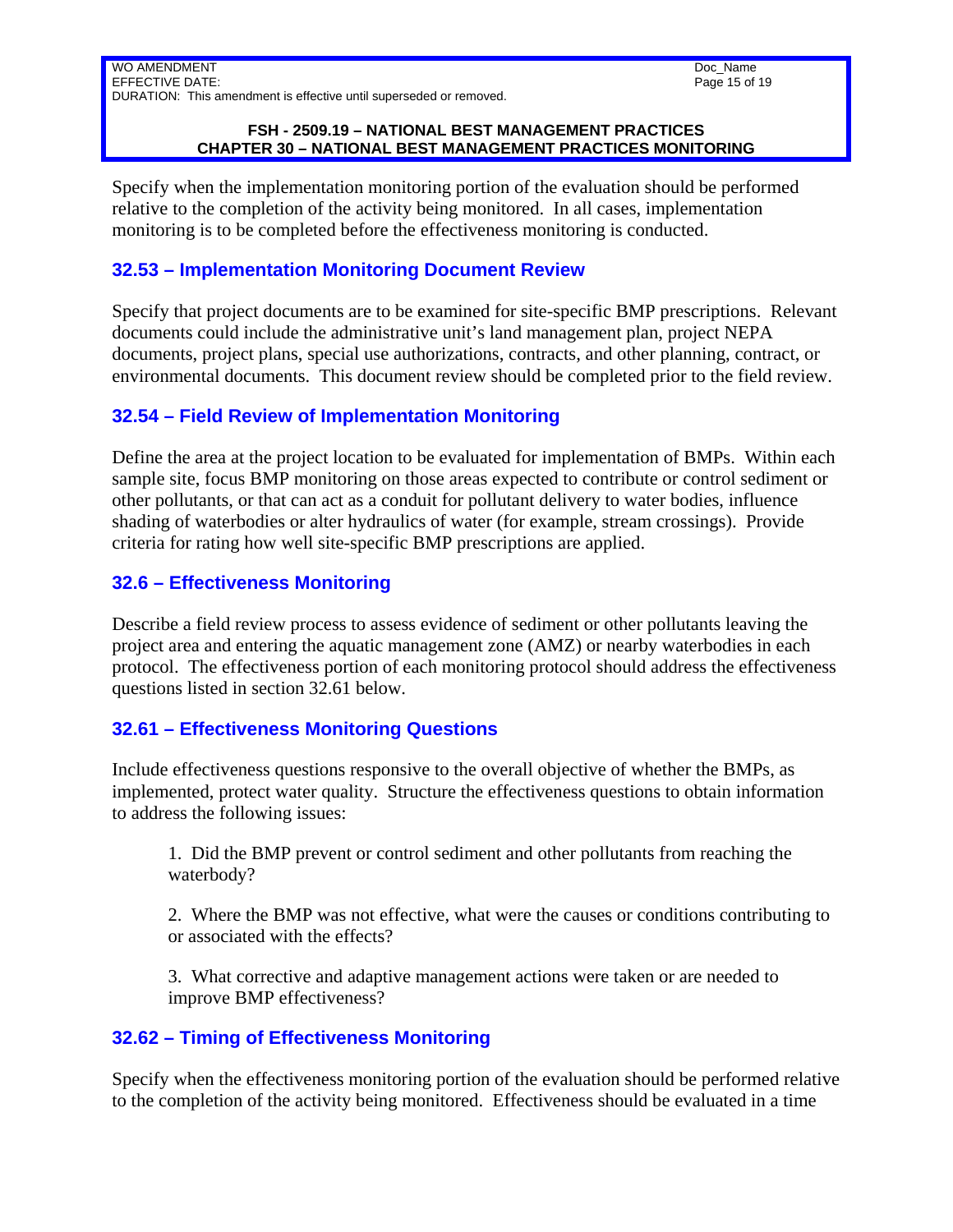#### **FSH - 2509.19 – NATIONAL BEST MANAGEMENT PRACTICES CHAPTER 30 – NATIONAL BEST MANAGEMENT PRACTICES MONITORING**

period when the BMP has been tested by factors (for example, precipitation and runoff) that influence BMP performance. In general, effectiveness monitoring should be completed after at least one major seasonal cycle for the area, that is, a wet or winter season. Depending upon the resource activity and BMPs monitored, effectiveness monitoring may or may not be completed in the same day or week as implementation monitoring. In all cases, effectiveness monitoring is to be performed after the implementation monitoring is completed.

## **32.63 – Field Review of Effectiveness Monitoring**

Describe how BMP effectiveness is evaluated. The same area should be evaluated for both implementation and effectiveness. Evaluations should be made based on visual observations and measurements using consistent definitions and criteria. Provide criteria for rating how well sitespecific BMP prescriptions have performed at protecting water quality.

## **32.7 – Protocol Maintenance**

The National core BMP monitoring protocols may need to be modified, updated, or replaced based on new information, revised National Core BMPs, changed circumstances, new technology, new laws and regulations, or information gathered during use. Review the National core BMP monitoring protocols at a minimum following the completion of every 2 reporting periods using BMP monitoring results and best available science. Adjust as needed to ensure that the protocols remain an effective tool for gathering BMP monitoring information.

## **33 – EVALUATING OUTCOMES**

Establish a method for each National core BMP monitoring protocol to separately rate the implementation and effectiveness of the National Core BMPs evaluated by that protocol. The methodology should utilize the results of each evaluation in a consistent and credible manner to assign an outcome rating for the evaluation. Analyze National Core BMP performance and trends over time using accepted analytical procedures at National, Regional, and forest or grassland scales.

### **33.1 – Implementation Outcomes**

Implementation monitoring assesses project planning which includes site-specific BMP prescriptions in project planning documents and translation of those prescriptions into action document(s) such as contracts and permits. It also assesses operational execution of the planning, which includes application of specified prescriptions and corrective actions for those specified prescriptions and other issues identified during implementation. The implementation rating outcomes are as follows:

| <b>Implementation Rating</b> | <b>Interpretation</b>                                       |
|------------------------------|-------------------------------------------------------------|
| <b>Fully Successful</b>      | Prescriptions are identified in project planning documents, |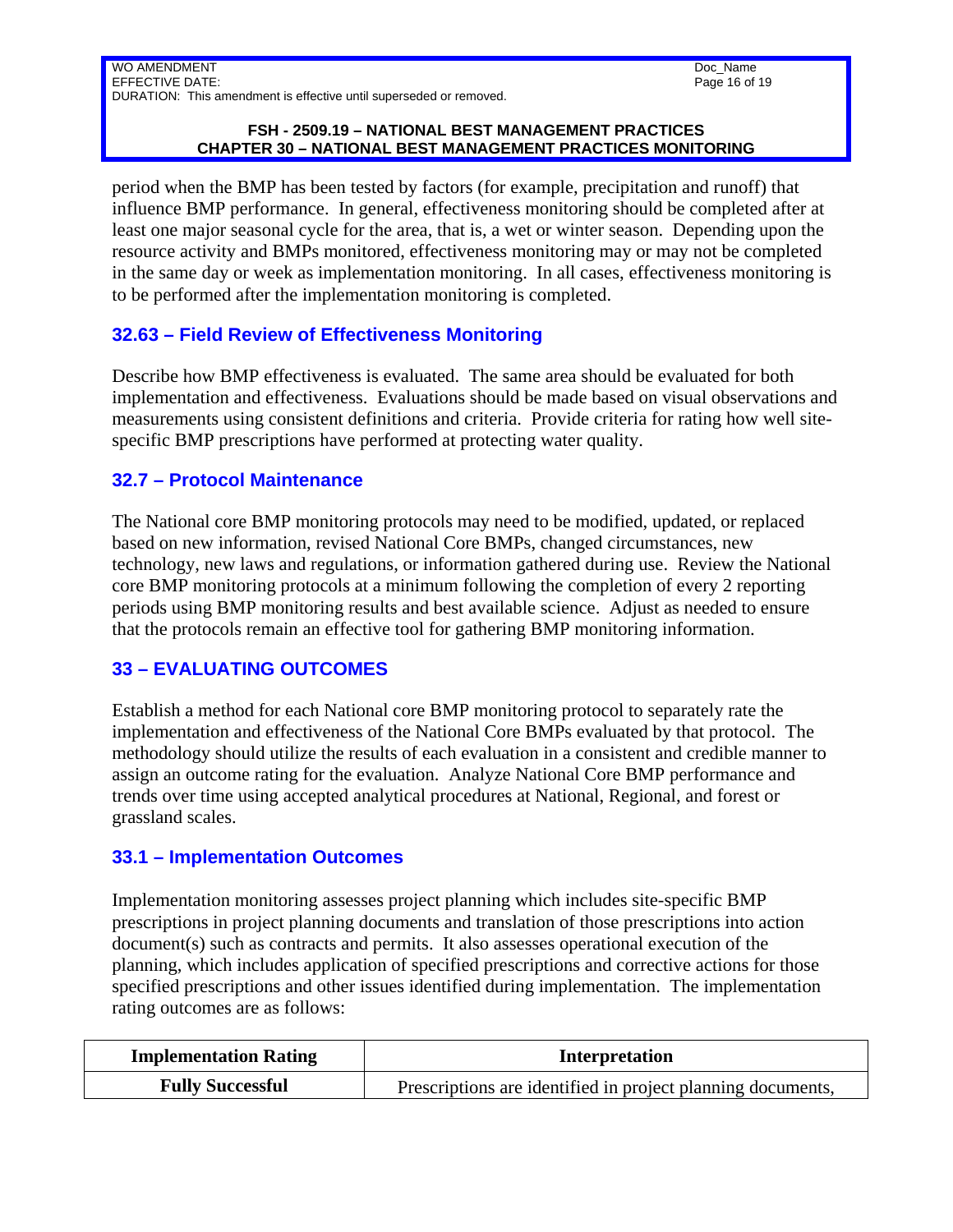#### **FSH - 2509.19 – NATIONAL BEST MANAGEMENT PRACTICES CHAPTER 30 – NATIONAL BEST MANAGEMENT PRACTICES MONITORING**

|                              | All prescriptions are translated into action documents,<br>All specified prescriptions are implemented fully, and<br>All necessary corrective actions identified during the project are<br>implemented fully.                                                                                     |
|------------------------------|---------------------------------------------------------------------------------------------------------------------------------------------------------------------------------------------------------------------------------------------------------------------------------------------------|
| <b>Mostly Successful</b>     | Prescriptions are identified in project planning documents,<br>Some prescriptions are translated into action documents,<br>All specified prescriptions are implemented fully, and<br>All necessary corrective actions identified during the project are<br>implemented fully.                     |
| <b>Marginally Successful</b> | Prescriptions are identified in project planning documents,<br>Some or all prescriptions are translated into action documents,<br>Some specified prescriptions are implemented fully, and<br>All necessary corrective actions identified during the project are<br>implemented fully.             |
| <b>Not Successful</b>        | Prescriptions are identified in project planning documents,<br>Some or no prescriptions are translated into action documents,<br>Some or no specified prescriptions are implemented fully, and<br>Some or no necessary corrective actions identified during the<br>project are implemented fully. |
| <b>No BMPs</b>               | Site-specific BMP prescriptions were not developed or identified<br>during project planning                                                                                                                                                                                                       |

## **33.2 – Effectiveness Outcomes**

Effectiveness monitoring assesses the prevention of pollutants moving into a waterbody and prevention of physical or other damage to a waterbody. The effectiveness rating outcomes are as follows:

| <b>Effectiveness Rating</b> | <b>Interpretation</b>                                                                                                                                                                      |  |  |  |
|-----------------------------|--------------------------------------------------------------------------------------------------------------------------------------------------------------------------------------------|--|--|--|
| <b>Effective</b>            | No pollutants reached the waterbody and there is no potential threat<br>evident<br>$-$ and—<br>No adverse effects to waterbody from the project or activity (e.g.<br>physical disturbance) |  |  |  |
| <b>Moderately Effective</b> | No pollutants reached the waterbody however there is a potential threat<br>evident<br>$-$ and/or—                                                                                          |  |  |  |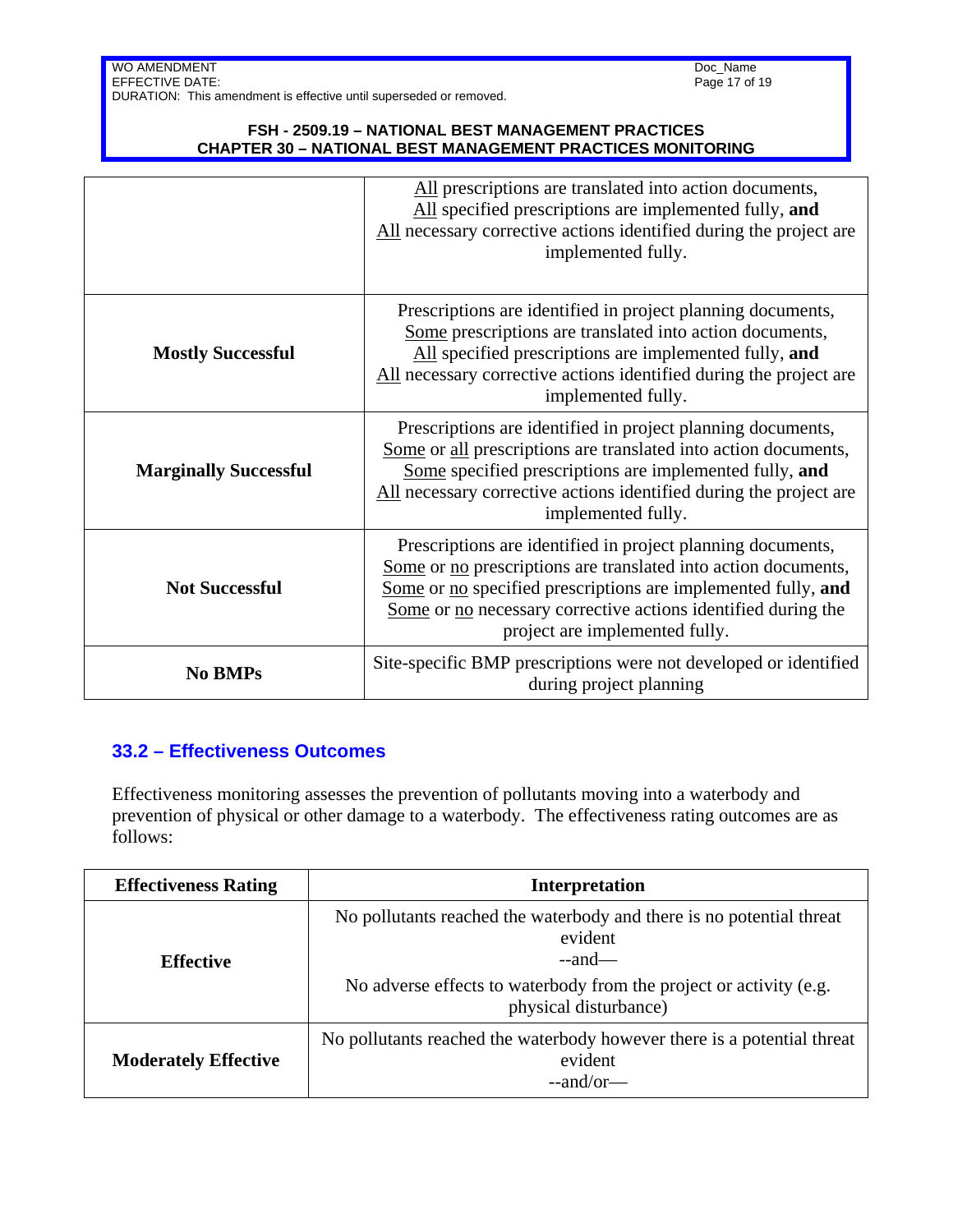Doc\_Name Page 18 of 19

WO AMENDMENT EFFECTIVE DATE: DURATION: This amendment is effective until superseded or removed.

#### **FSH - 2509.19 – NATIONAL BEST MANAGEMENT PRACTICES CHAPTER 30 – NATIONAL BEST MANAGEMENT PRACTICES MONITORING**

|                      | Minor adverse effects to waterbody from the project or activity                            |  |
|----------------------|--------------------------------------------------------------------------------------------|--|
| <b>Not Effective</b> | Pollutants reached the waterbody or are very close to entering the<br>waterbody<br>$-0r$ — |  |
|                      | Major adverse effects to waterbody from the project or activity                            |  |

# **33.3 – Combined Evaluation Rating**

Combine the implementation rating and effectiveness rating for each individual evaluation into one combined overall for the evaluation according to the following table:

| <b>Combined Rating</b>                |                                       | <b>Implementation Rating</b>      |                                    |                                        |                                 |                |  |
|---------------------------------------|---------------------------------------|-----------------------------------|------------------------------------|----------------------------------------|---------------------------------|----------------|--|
|                                       |                                       | <b>Fully</b><br><b>Successful</b> | <b>Mostly</b><br><b>Successful</b> | <b>Marginally</b><br><b>Successful</b> | <b>Not</b><br><b>Successful</b> | <b>No BMPs</b> |  |
| <b>Effectiveness</b><br><b>Rating</b> | <b>Effective</b>                      | Excellent                         | Excellent                          | Good                                   | Fair                            | No Plan        |  |
|                                       | <b>Moderately</b><br><b>Effective</b> | Good                              | Good                               | Fair                                   | Fair                            | No Plan        |  |
|                                       | <b>Not</b><br><b>Effective</b>        | Fair                              | Fair                               | Poor                                   | Poor                            | No Plan        |  |

## **34 – DATA MANAGEMENT**

Develop data management capability within the Agency corporate information management system for storage, retrieval, and analysis of National Core BMP monitoring data. Use accepted quality assurance and quality control procedures. Use this database as the database of record for performance accountability tracking related to the National BMP Program.

Enter all monitoring data into the National Core BMP data management system to meet performance accountability needs and timelines. Periodically evaluate the data for completeness. Use the data management system to assign evaluation outcome ratings using the established method for each National core BMP monitoring protocol.

### **35 – MONITORING REPORT**

Complete an evaluation of the National BMP monitoring results for each established reporting period and develop a report to document the implementation and effectiveness of BMPs used to protect water quality on NFS lands. The report should highlight trends in BMP implementation and effectiveness, general patterns by resource area, water quality effects found and their causes,